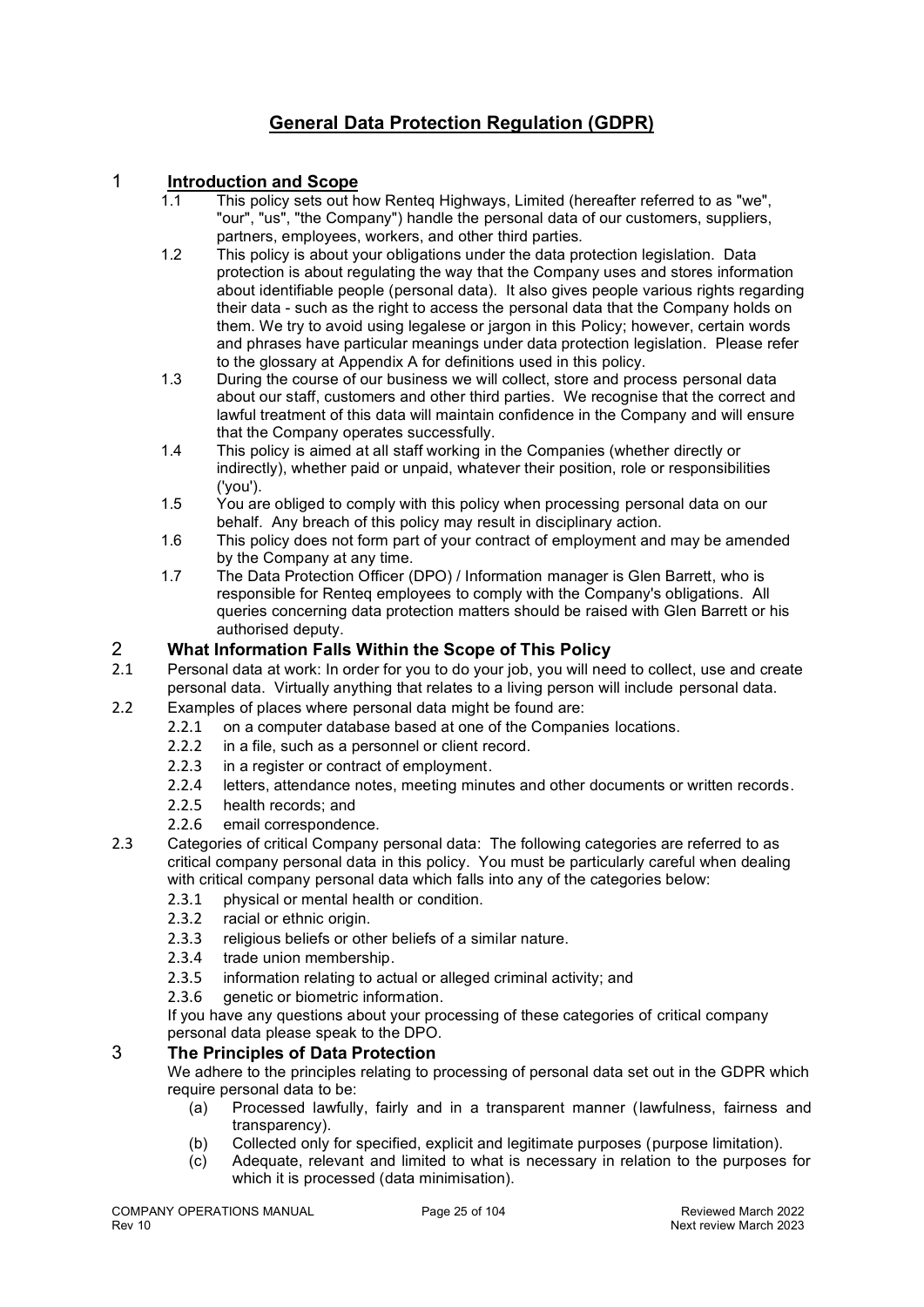- (d) Accurate and where necessary kept up to date (accuracy).
- (e) Not kept in a form which permits identification of data subjects for longer than is necessary for the purposes for which the data is processed (storage limitation).
- (f) Processed in a manner that ensures its security using appropriate technical and organisational measures to protect against unauthorised or unlawful processing and against accidental loss, destruction or damage (security, integrity and confidentiality).
- (g) Not transferred to another country without appropriate safeguards being in place (transfer limitation).
- (h) Made available to data subjects and data subjects allowed to exercise certain rights in relation to their personal data (data subject's rights and requests).

We are responsible for and must be able to demonstrate compliance with the data protection principles listed above (accountability).

## **Your Obligations**

- 2 Personal data must be processed fairly, lawfully and transparently<br>2.1 What does this mean in practice?
	- What does this mean in practice?
		- 2.1.1 "Processing" covers virtually everything which is done in relation to personal data, including using, disclosing, copying and storing personal data.
		- 2.1.2 People must be told what data is collected about them, what it is used for, and who it might be shared with, unless it is obvious. They must also be given other information, such as, what rights they have in their information, how long we keep it for and about their right to complain to the information commissioner's office ("ICO") (the data protection regulator).
		- 2.2 This information is often provided in a document known as a transparency notice. Copies of the Companies' transparency notices can be obtained from the DPO. You must familiarise yourself with the Company's staff, customers and other suppliers.
		- 2.3 Transparency notices.
		- 2.4 You must only process personal data for the following purposes:
			- 2.4.1 as set out in the applicable transparency notice.
			- 2.4.2 protecting and promoting the Company's legitimate interests and objectives (for example to promoting the business.
			- 2.4.3 to fulfil the Company's contractual and other legal obligations.
		- 2.5 Use of personal data: If you want to do something with personal data that is not on the above list, you must speak to the DPO. This is to make sure that the Company has a lawful reason for using the personal data.
		- 2.6 If you are using personal data in a way which you think an individual might think is unfair please speak to the DPO.
- 3 Consent: We may sometimes rely on the consent of the individual to use their personal data. This consent must meet certain requirements and therefore you should speak to the DPO if you think that you may need to obtain consent.
	- 3.1 Consent is required for certain mail-outs and marketing by electronic means, please check with the DPO before sending mail-outs to customers and prospective customers.
- 4 Personal data must only be processed for limited purposes and in an appropriate way.
	- 4.1 What does this mean in practice?

For example, if employees are told that they will be photographed for the Company's website or intranet, you should not use those photographs for another purpose (e.g. in the Company's marketing material or social media accounts) If in doubt speak to the DPO for advice and assistance.

- 5 Personal data held must be adequate and relevant for the purpose.
	- 5.1 What does this mean in practice?
		- 5.1.1 This means not making decisions based on incomplete data. For example, when undertaking an employee's performance review, you must make sure you are using all the relevant and most up to date information about the employee.
- 6 Personal data must not be excessive or unnecessary.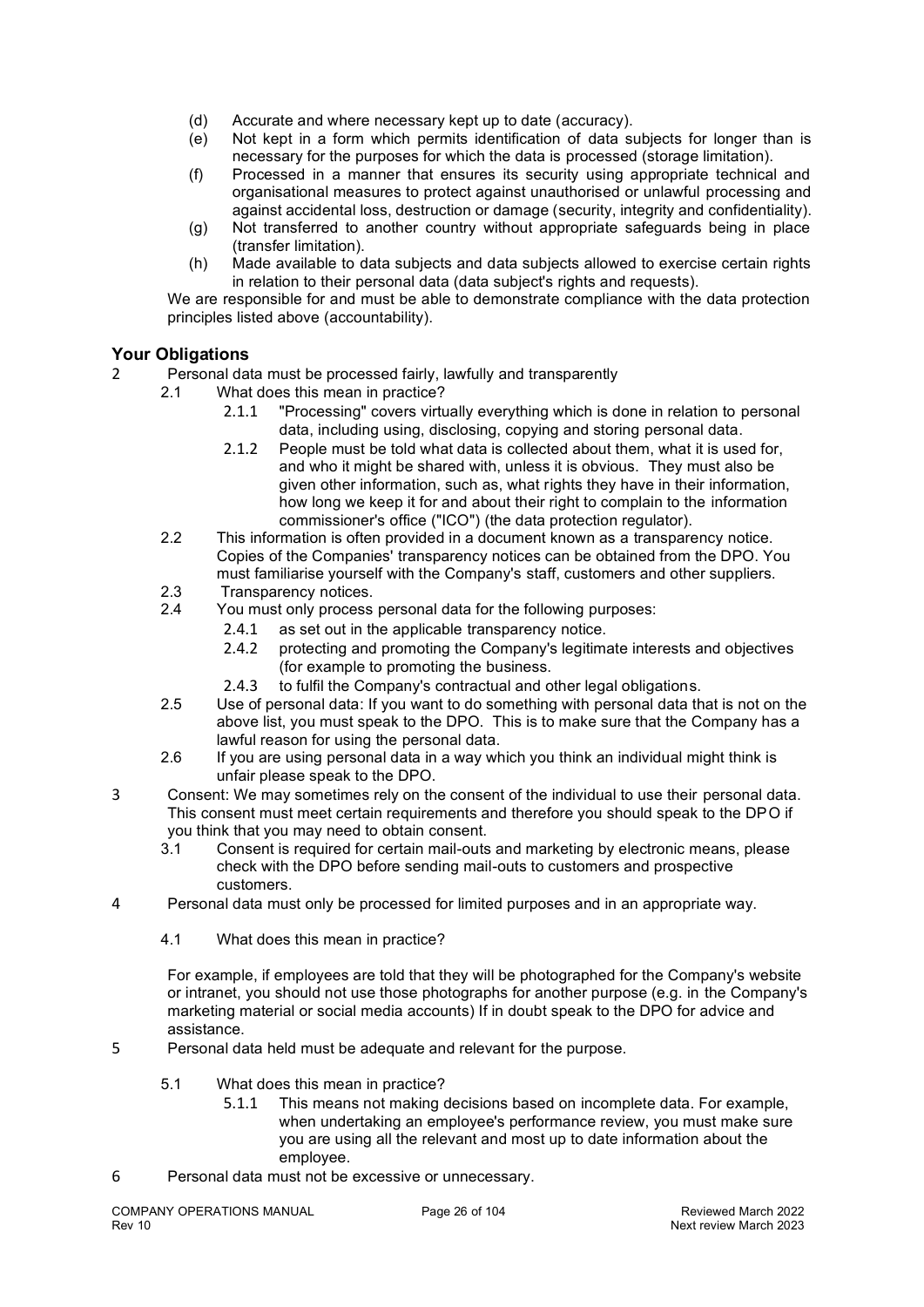- 6.1 What does this mean in practice?
	- 6.1.1 Personal data must not be processed in a way that is excessive or unnecessary. For example, you should only collect information about an employee's family when it is necessary in relation to work, such as to ensure the Company is aware of an employee's childcare arrangements to assist with flexible working or contact in emergency situations.
- 7 Personal data that you hold must be accurate.
	- 7.1 What does this mean in practice?
		- 7.1.1 You must ensure that personal data is complete and kept up to date. For example, if a client or third parties contact details have changed, you should update the Company's information management system or if you are aware of inaccuracies you must ensure they are updated or bring any inaccuracies to the attention of the DPO.
- 8 Personal data must not be kept longer than necessary.
	- 8.1 What does this this mean in practice?
		- 8.1.1 The Company has a policy about how long different types of data should be kept for and when data should be destroyed. This applies to both paper and electronic documents. You must be particularly careful when you are deleting personal data but also bear in mind when a person leaves the business then there will only be a need to retain a limited amount of information.
		- 8.1.2 Please speak to the DPO for guidance on the retention periods and secure deletion.
- 9 Personal data must be kept secure.
	- 9.1 You must comply with the following Company policies and guidance relating to the handling of personal data:
		- 9.1.1 The IT systems, e mail and internet policy
		- 9.1.2 Any risk management policy
		- 9.1.3 Drivers policy
		-
		- 9.1.4 Complaints<br>9.1.5 CCTV polic CCTV policy
		- 9.1.6 Health and fitness policy
		- 9.1.7 Social media policy.
- 10 Personal data must not be transferred outside the EEA without adequate protection.<br>10.1 What does this mean in practice?
	- What does this mean in practice?
		- 10.1.1 If you need to transfer personal data outside the EEA (Economic European area) please contact the DPO. For example, if you are arranging a Company trip to a country outside the EEA or working with a Customer based outside the EEA*.*

#### **Sharing Personal Data Outside the Company - Do's and Don'ts**

- 11 Dos and don'ts: Please review the following dos and don'ts:
	- 11.1 Do share personal data strictly on a need to know basis think about why it is necessary to share data outside of the Company - if in doubt - always ask your line manager.
	- 11.2 Do encrypt emails which contain critical Company personal data. For example, encryption should be used when sending details of an employee's ill health to external advisers or insurers; or payroll details which are likely to contain several pieces of critical Company personal data to the payroll provider.
	- 11.3 Do make sure that you have permission from your line manager or the DPO to share personal data on the Company website.
	- 11.4 Do be aware of "blagging". This is the use of deceit to obtain personal data from people or organisations. You should seek advice from the DPO where you are suspicious as to why the information is being requested or if you are unsure of the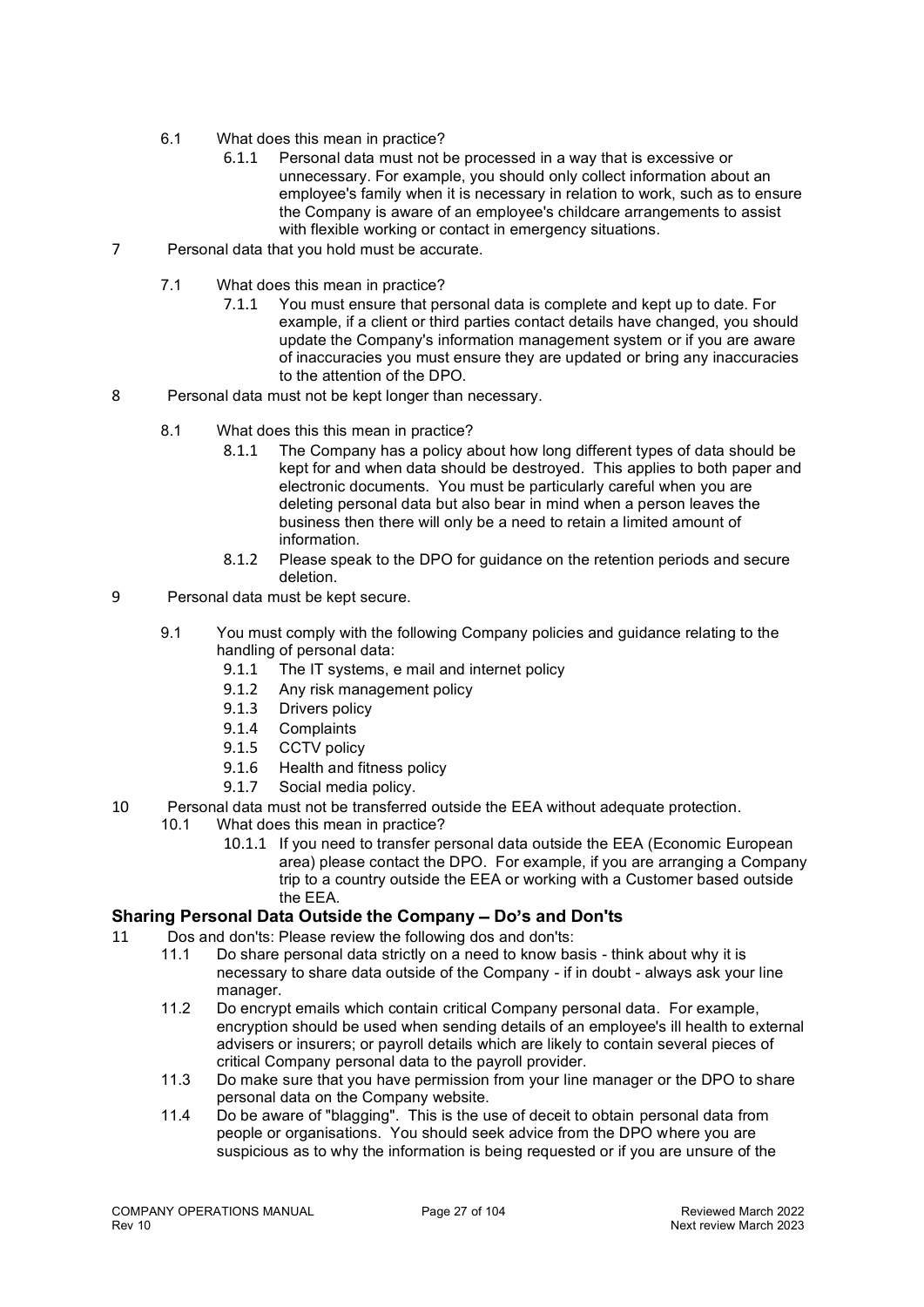identity of the requester (e.g. if a request has come from an existing customer but using a different email address).

- 11.5 Do be aware of phishing. Phishing is a way of making something (such as an email or a letter) appear as if it has come from a trusted source. This is a method used by fraudsters to access valuable personal details, such as usernames and passwords. Don't reply to email, text, or pop-up messages that ask for personal or financial information or click on any links in an email from someone that you don't recognise. Report all concerns about phishing to the IT department.
- 11.6 Do not disclose personal data to the Police or other statutory agencies such as HMRC or a local authority without permission from the DPO.
- 11.7 Do not disclose personal data to third party contractors without permission from the DPO. This includes, for example, sharing personal data with an external marketing team to carry out a marketing campaign.

## **Sharing Personal Data Within the Company**

- 12 Sharing personal data: This section applies when personal data is shared within the Company. It also applies when personal data is shared within the Company group.
- 13 Need to know basis: personal data must only be shared within the Company on a "need to know" basis.
- 14 Client files should be locked down to the staff who need to access the information for business purposes and wider access granted only to persons with appropriate authority. If you are unsure whether a person has appropriate authority speak to the DPO. Examples of internal sharing which are likely to comply with the GDPR:
	- 14.1 *e.g. liaising with a colleague in accounts to check whether the client has paid their bill.* Examples of internal sharing which are unlikely to comply with the GDPR:<br>14.2 examples e.g. recording an interview or telephone call without the
	- 14.2 *examples e.g. recording an interview or telephone call without the other person knowing, leaving handover notes on a colleague's desk while they are away, using your personal mobile device without the Company's consent.*

## **Individuals' Rights in Their Personal Data**

- 15 Rights: People have various rights in their information. You must be able to recognise when someone is exercising their rights so that you can refer the matter to the DPO.
- 16 Individual's rights: Please let the DPO know if anyone (either for themselves or on behalf of another person, such as a solicitor):
	- 16.1 wants to know what information the Company holds about them.<br>16.2 asks to withdraw any consent that they have given to use their in
	- 16.2 asks to withdraw any consent that they have given to use their information.<br>16.3 wants the Company to delete any information.
	- wants the Company to delete any information.
	- 16.4 asks the Company to correct or change information (unless this is a routine updating of information such as contact details, which falls within your role and authorised access).
	- 16.5 asks for electronic information which they provided to the Company to be transferred back to them or to another organisation.
	- 16.6 wants the Company to stop using their information for direct marketing purposes. direct marketing has a broad meaning for data protection purposes and might include communications such as the Company; or
	- 16.7 objects to how the Company is using their information or wants the Company to stop using their information in a particular way, for example, if they are not happy that information has been shared with a third party.

#### **Requests for Personal Data (Subject Access Requests)**

- 17 The right to request personal data: One of the most commonly exercised rights mentioned in paragraph 16 above is the right to make a Subject Access Request. Under this right people are entitled to request a copy of the personal data which the Company holds about them and to certain supplemental information.
- 18 Form of request: Subject access requests do not have to be labelled as such and do not even have to mention data protection. For example, an email which simply states "Please send me copies of all emails you hold about me" is a valid subject access request. You must always immediately let the DPO know when you receive any such requests.
- 19 If you receive a subject access request: Receiving a subject access request is a serious matter for the Company and involves complex legal rights. Staff must never respond to a subject access request themselves unless authorised to do so.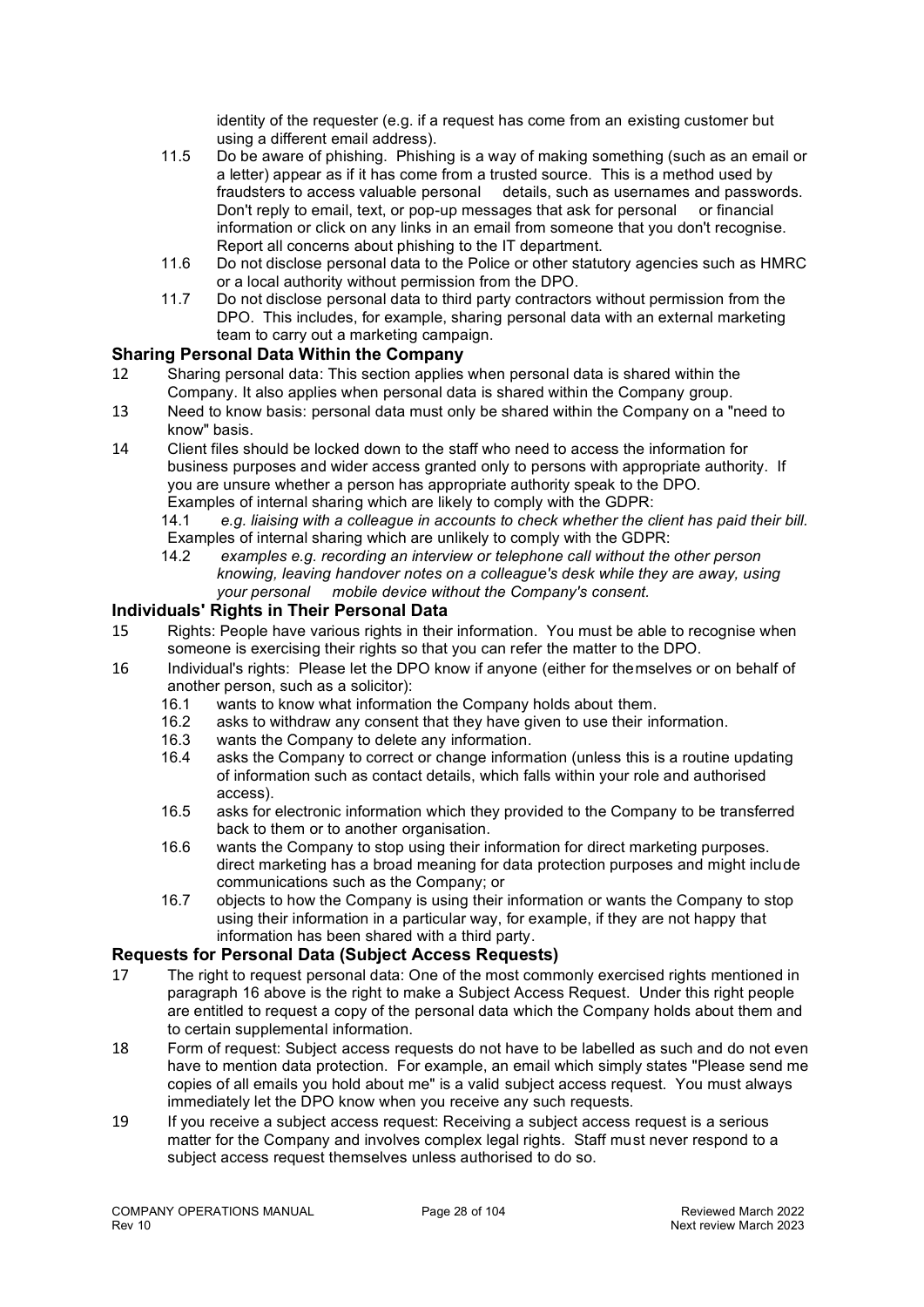20 Disclosure: When a subject access request is made, the Company must disclose all of that person's personal data to them which falls within the scope of the request - there are only very limited exceptions. There is no exemption for embarrassing information - so think carefully when writing letters and emails as they could be disclosed following a subject access request. However, this should not deter you from recording and passing on information where this is appropriate to fulfil your professional duties, particularly in relation to money laundering or fraud prevention.

#### **Breach**

- 21 Breach: A breach of this policy may be treated as misconduct and could result in disciplinary action including in serious cases, dismissal.
- 22 Criminal offence: A member of staff who deliberately or recklessly misuses or discloses personal data held by the Company without proper authority is also guilty of a criminal offence.

## **Data Protection Policy Glossary**

Consent: agreement which must be freely given, specific, informed and be an unambiguous indication of the data subject's wishes by which they, by a statement or by a clear positive action, signifies agreement to the processing of personal data relating to them.

Data Controller: the person or organisation that determines when, why and how to process personal data. It is responsible for establishing practices and policies in line with the GDPR. We are the data controller of all personal data relating to our Company personnel and personal data used in our business for our own commercial purposes.

Data subject: a living, identified or identifiable individual about whom we hold personal data.

Data subjects may be nationals or residents of any country and may have legal rights reg arding their Personal data.

Data Privacy Impact Assessment (DPIA): tools and assessments used to identify and reduce risks of a data processing activity. DPIA can be carried out as part of privacy by design and should be conducted for all major system or business change programs involving the processing of personal data.

[Data Protection Officer (DPO): the person required to be appointed in specific circumstances under the GDPR.

EEA: the 28 countries in the EU, and Iceland, Liechtenstein and Norway.

General Data Protection Regulation (GDPR): The General Data Protection Regulation (*(EU) 2016/679*). Personal data is subject to the legal safeguards specified in the GDPR.

Personal data: any information identifying a data subject or information relating to a data subject that we can identify (directly or indirectly) from that data alone or in combination with other identifiers we possess or can reasonably access. Personal data includes sensitive personal data and pseudonymised personal data but excludes anonymous data or data that has had the identity of an individual permanently removed. Personal data can be factual (for example, a name, email address, location or date of birth) or an opinion about that person's actions or behaviour. Personal data specifically includes but is not limited to the information outlined in the transparency notice given to You. Breach: any act or omission that compromises the security, confidentiality, integrity or availability of Personal data or the physical, technical, administrative or organisational safeguards that we or our third-party service providers put in place to protect it. The loss, or unauthorised access, disclosure or acquisition, of personal data is a personal data breach.

Privacy by design: implementing appropriate technical and organisational measures in an effective manner to ensure compliance with the GDPR.

Processing or process: any activity that involves the use of personal data. It includes obtaining, recording or holding the data, or carrying out any operation or set of operations on the data including organising, amending, retrieving, using, disclosing, erasing or destroying it. Processing also includes transmitting or transferring personal data to third parties.

Pseudonymisation or pseudonymised: replacing information that directly or indirectly identifies an individual with one or more artificial identifiers or pseudonyms so that the person, to whom the data relates, cannot be identified without the use of additional information which is meant to be kept separately and secure.

Sensitive Personal data: information revealing racial or ethnic origin, political opinions, religious or similar beliefs, trade union membership, physical or mental health conditions, sexual life, sexual orientation, biometric or genetic data, and personal data relating to criminal offences and convictions.

Staff: all employees, workers, contractors, agency workers, consultants, directors, members, agency staff, temporary staff, work experience and volunteers and others.